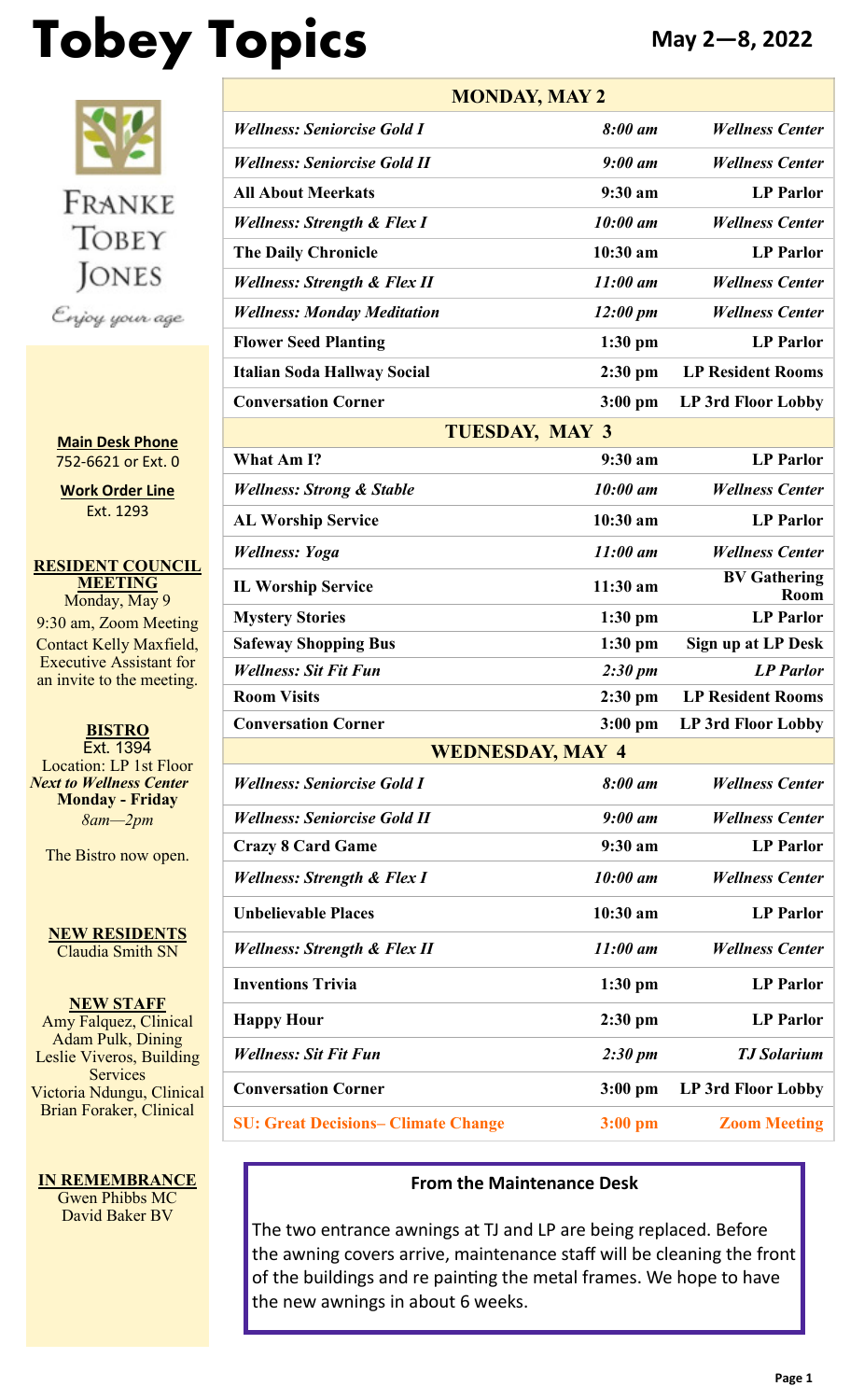# **Tobey Topics**

HAPPY BIRTHDAY May 2 Don Clifford Sandra Driskell

> $May 3$ Ann Crawford Patricia Ducolon

May 4 Virginia Dalley

May 8 Jo An MacDonald Joy Drewfs

May 9 Nadyne Meteyer Edna Franklin Pierrette Bodman

May 10 Janice Hanson John Hodge Robert Lordahl

May 11 Hazel McIntosh Dale Hale

May 12 Richard Driskell

May 13 Mike Wiese Lillian Bender

> May 14 Peg Squire

May 15 Richard Farner

> May 17 Paul Conn

May 21 Freeman Brown

> May 22 Patsy Mills

May 23 Eloise Johnson Nancy Wallrof

May 26 Joan Garden Paul Van Der Voort

> May 27 Dick Griffin

May 29 Clemens Plattner

> May 30 Jan Johnson

May 31 Phyllis Larsen Catherine McIntyre Faye Warren Lura Murphy

| <b>THURSDAY, MAY 5</b>                                                       |                     |                           |  |  |
|------------------------------------------------------------------------------|---------------------|---------------------------|--|--|
| <b>Cinco de Mayo Word Games</b>                                              | 9:30 a m            | <b>LP</b> Parlor          |  |  |
| <b>Wellness: Strong &amp; Stable</b>                                         | 10:00 am            | <b>Wellness Center</b>    |  |  |
| <b>Fun Facts of Cinco de Mayo</b>                                            | $10:30$ am          | <b>LP</b> Parlor          |  |  |
| <b>Wellness: Yoga</b>                                                        | $11:00$ am          | <b>Wellness Center</b>    |  |  |
| <b>SU: Choreographers: Bob Fosse,</b><br><b>Debbie Allen, Michael Peters</b> | $11:00$ am          | <b>BV Gathering Room</b>  |  |  |
| <b>Cinco de Mayo Celebration</b>                                             | $1:30$ pm           | <b>LP</b> Parlor          |  |  |
| <b>Knit Wits</b>                                                             | $2:30$ pm           | <b>TJ</b> Parlor          |  |  |
| <b>Wellness: Sit Fit Fun</b>                                                 | $2:30 \text{ pm}$   | <b>LP</b> Parlor          |  |  |
| <b>Conversation Corner</b>                                                   | $3:00$ pm           | LP 3rd Floor Lobby        |  |  |
| <b>SU: Nutrition for Healthy Aging</b>                                       | $3:00$ pm           | <b>Zoom Meeting</b>       |  |  |
| <b>GA Happy Hour</b>                                                         | $3:30$ pm           | <b>GA Living Room</b>     |  |  |
| <b>TJ Happy Hour</b>                                                         | $3:30$ pm           | <b>TJ</b> Parlor          |  |  |
| <b>FRIDAY, MAY 6</b>                                                         |                     |                           |  |  |
| <b>Wellness: Seniorcise Gold I</b>                                           | 8:00 am             | <b>Wellness Center</b>    |  |  |
| <b>Wellness: Seniorcise Gold II</b>                                          | $9:00$ am           | <b>Wellness Center</b>    |  |  |
| <b>Random Trivia</b>                                                         | 9:30 a <sub>m</sub> | <b>LP</b> Parlor          |  |  |
| <b>Wellness: Strength &amp; Flex I</b>                                       | 10:00 am            | <b>Wellness Center</b>    |  |  |
| <b>SU: Culture Culinary History</b>                                          | $10:00$ am          | <b>BV Gathering Room</b>  |  |  |
| <b>Wellness: Strength &amp; Flex II</b>                                      | $11:00$ am          | <b>Wellness Center</b>    |  |  |
| <b>Wii Bowling</b>                                                           | $1:30$ pm           | <b>LP</b> Parlor          |  |  |
| <b>SU: Art Appreciation Lecture</b><br><b>Series</b>                         | $2:00$ pm           | <b>Wellness Center</b>    |  |  |
| <b>Wellness: Sit Fit Fun</b>                                                 | $2:30 \text{ pm}$   | <b>TJ</b> Solarium        |  |  |
| <b>Conversation Corner</b>                                                   | $3:00$ pm           | <b>LP 3rd Floor Lobby</b> |  |  |
| <b>SATURDAY, MAY 7</b>                                                       |                     |                           |  |  |
| <b>Morning Movie</b>                                                         | 9:30 a m            | <b>LP</b> Parlor          |  |  |
| <b>TJ Afternoon Movie</b>                                                    | 2:30 pm             | <b>TJ Parlor</b>          |  |  |
| <b>Conversation Corner</b>                                                   | $3:00$ pm           | LP 3rd Floor Lobby        |  |  |
| <b>SUNDAY, MAY 8</b>                                                         |                     |                           |  |  |
| <b>Morning Movie</b>                                                         | 9:30 am             | <b>LP</b> Parlor          |  |  |
| <b>Seated Exercise</b>                                                       | $1:30$ pm           | <b>LP</b> Parlor          |  |  |
| <b>Talking About Mothers</b>                                                 | $2:30$ pm           | <b>LP</b> Parlor          |  |  |
| <b>Conversation Corner</b>                                                   | $3:00$ pm           | <b>LP 3rd Floor Lobby</b> |  |  |

#### **Resident Council Elections**

Elections for the 2022-23 Resident Council representatives are now taking place. Nomination ballots are available from each buildings Election Committee Chair. **For Lillian Pratt,** ballots are available at the front desk. A ballot will also be put into your FTJ mailbox. Ballots for the other four buildings are as follows: **Bristol View** – Lynn Brown; **Duplex** – Ann Martin; **Garden Apartments** – John Lynn; **Tobey Jones** – Marcia Kuska. Ballots must be turned in by **May 2nd .** If you have questions, please contact Chair John Lynn or Executive Assistant Kelly Maxfield.

**May 2—8, 2022**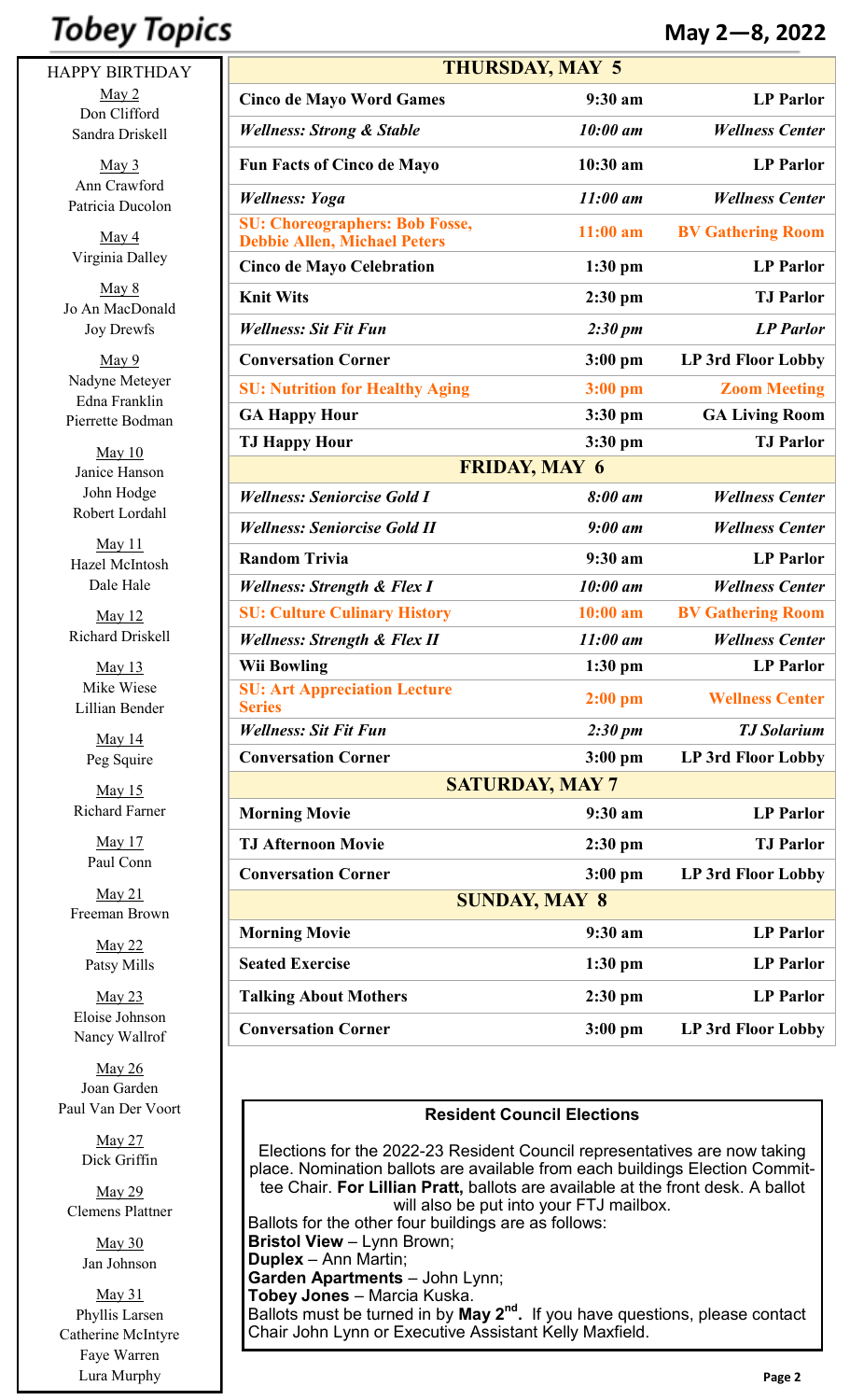# **Symphony Tacoma "Classics VI"**

**Saturday, May 14** Bus departs at 6:45 pm. Sign up by Wednesday May 11. **Cost: Ticket \$40-\$90 Masks are strongly suggested while in the theater.**

This concert showcases a delightful array of contrasting styles: from the "rhapsodic dance" and integration of African music into the classical tradition of *The Bamboula,* to the romanticism of Sibelius' Symphony No. 5 and the breathtaking complexity of Rachmaninoff's Piano Concerto No. 2, featuring pianist Natasha Paremski.

**Please sign up at LP Front Desk**

**Please contact Heidi at 253-756-6284 if you want to purchase tickets.**





**Saturday, May 21** Bus departs at 6:45 pm. Sign up by Wednesday May 18. **Cost: Ticket \$40-\$90 Masks are strongly suggested while in the theater.** Guest conductor Mei-Ann Chen and flautist Demarre McGill transport us to far-off lands with these three evocative works by Spanish composer Joaquín Rodrigo, W.A. Mozart, and current Seattle Symphony Composer-in-Residence Reena Esmail. **Please sign up at LP Front Desk**

**Please contact Heidi at 253-756-6284 if you want to purchase tickets.**

# **NW Repertory Singers "This Shall Be For Music"**

**Sunday, May 22** Bus departs at 2:10 pm.

Sign up by Wednesday May 18. **Cost: Ticket \$30**

**Masks are strongly suggested while in the theater.**

Northwest Repertory Singers returns this spring with a celebration of the power of song to connect us and to uplift the human spirit. Their concert features the stunning *Requiem* by Gabriel Fauré and works by Donna Gartman Schultz, Norman Dello Joio, Morten Lauridsen, Leonard Bernstein, and NW Repertory's own Tom Walworth.

**Please sign up at LP Front Desk**

**Please contact Heidi at 253-756-6284 if you want to purchase tickets.**

# **Tacoma Musical Playhouse "In the Heights"**

**Saturday, May 28** Bus departs at 1:15 pm.

**NW Sinfonietta "In Place and Time"**

Sign up by Monday May 23. **Cost: Ticket \$29 Proof of Covid Vaccination will be required to enter the theater. You MUST have a copy of your vaccine card, and photo ID. Masks will be required while in the theater.**



In the Heights, is a story is set over the course of three days, involving characters in the largely [Dominican n](https://en.wikipedia.org/wiki/Culture_of_the_Dominican_Republic)eighborhood of Washington Heights in Upper Manhattan, New York City. In Washington Heights, community is everything, and we see how each of these individuals struggles to survive and how these same individuals come together as a community to mourn their losses and rejoice in their triumphs **Please sign up at LP Front Desk**

**Please contact Heidi at 253-756-6284 if you want to purchase tickets.**

# **New Wellness Class Offering: Restorative Yoga**

Katie is offering a Restorative Yoga class beginning in May. This is a gentle, slow-paced practice meant to release tension from the body and mind through deep relaxation, rest, and meditation in passive poses held for extended periods of time. There are no standing poses in the Restorative tradition of Yoga, so the entire class is practiced on the floor with the aid of supportive props like bolsters and blankets. The class will be held on Tuesdays at 9:00 am and is 45 minutes in length. If you have any questions about the class, please contact Katie at 253-756-3241 or via email at **klodge@franketobeyjones.com**.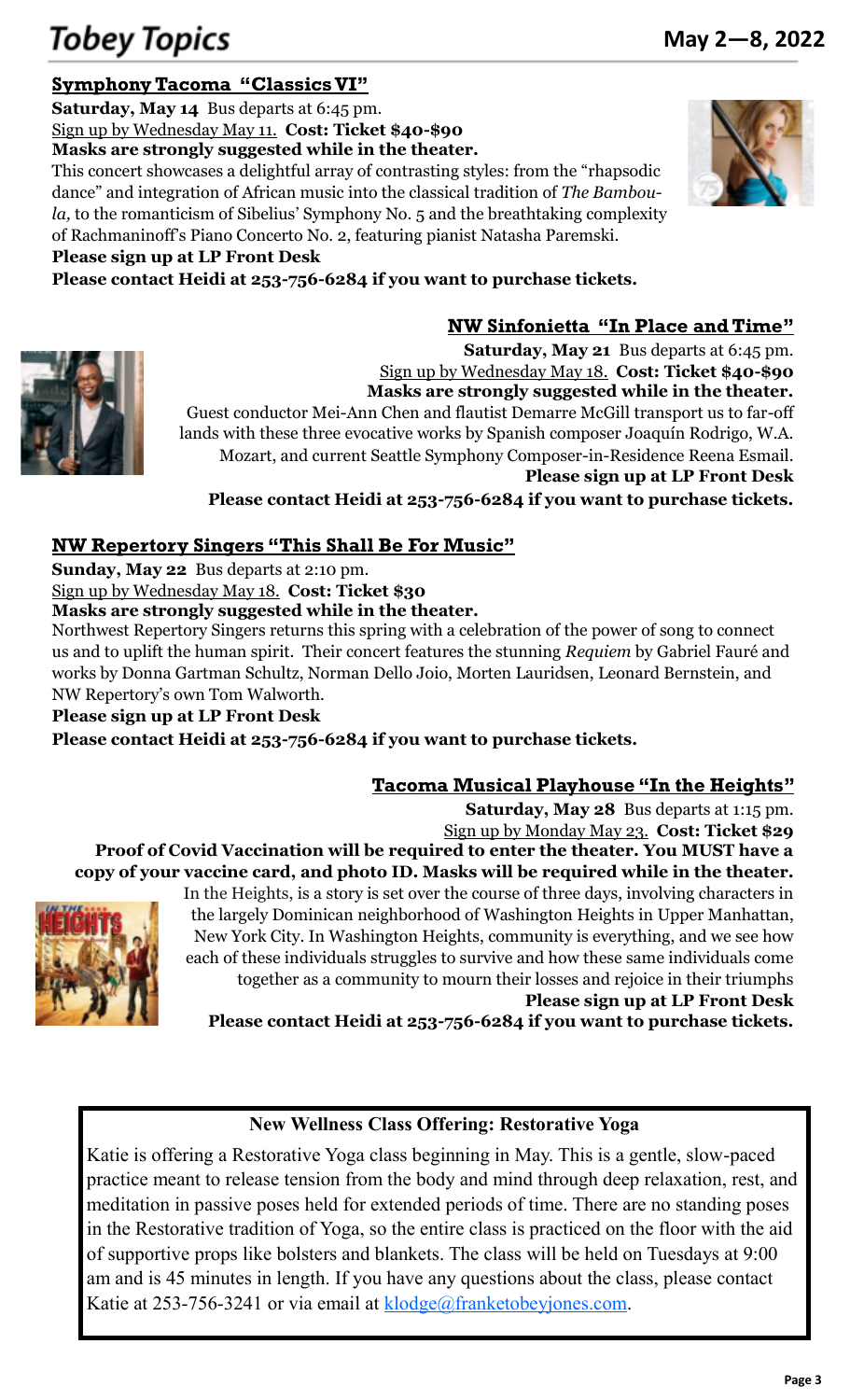# **Covid Update**

We have received results from the testing we did in Memory Care on Monday, April 25, and we regret to inform you that we are experiencing an outbreak of COVID in Memory Care with eight residents and one staff member testing positive. Unrelated to this outbreak, we also have two staff members in Skilled Nursing that have tested positive. We will test all Skilled Nursing and Memory Care residents and staff on Monday, May 2nd. No visitors are allowed at this time in Memory Care but visitation can continue in Skilled Nursing.

As you can imagine, having an outbreak at work is incredibly difficult on our residents, our staff and our families. I assure you, we are doing everything we can to control the spread between staff and residents. We thank you for your continued support as we all work through this together.

If you have any questions, please do not hesitate to reach out via email to me ([jdunn@franketobeyjones.com\)](mailto:jdunn@franketobeyjones.com) or Bob Beckham ([bbeckham@franketobeyjones.com\)](mailto:bbeckham@franketobeyjones.com) or by phone at 253-752-6621.

Thank you, Judy Dunn, President and CEO



What has a head and a tail, but no body?

If you enjoy solving cryptograms, acrostics or crossword puzzles, you'll love solving Drop Quotes! The game is simple. Each puzzle contains a hidden quote, with the spaces for each letter in that quote laid out in a typical crossword puzzle-type black and white grid. Above each column are a series of letters. Simply "drop" each letter into the appropriate squares in each row and column to reveal the hidden quote.

#### Quote by: Dr. Joyce Brothers

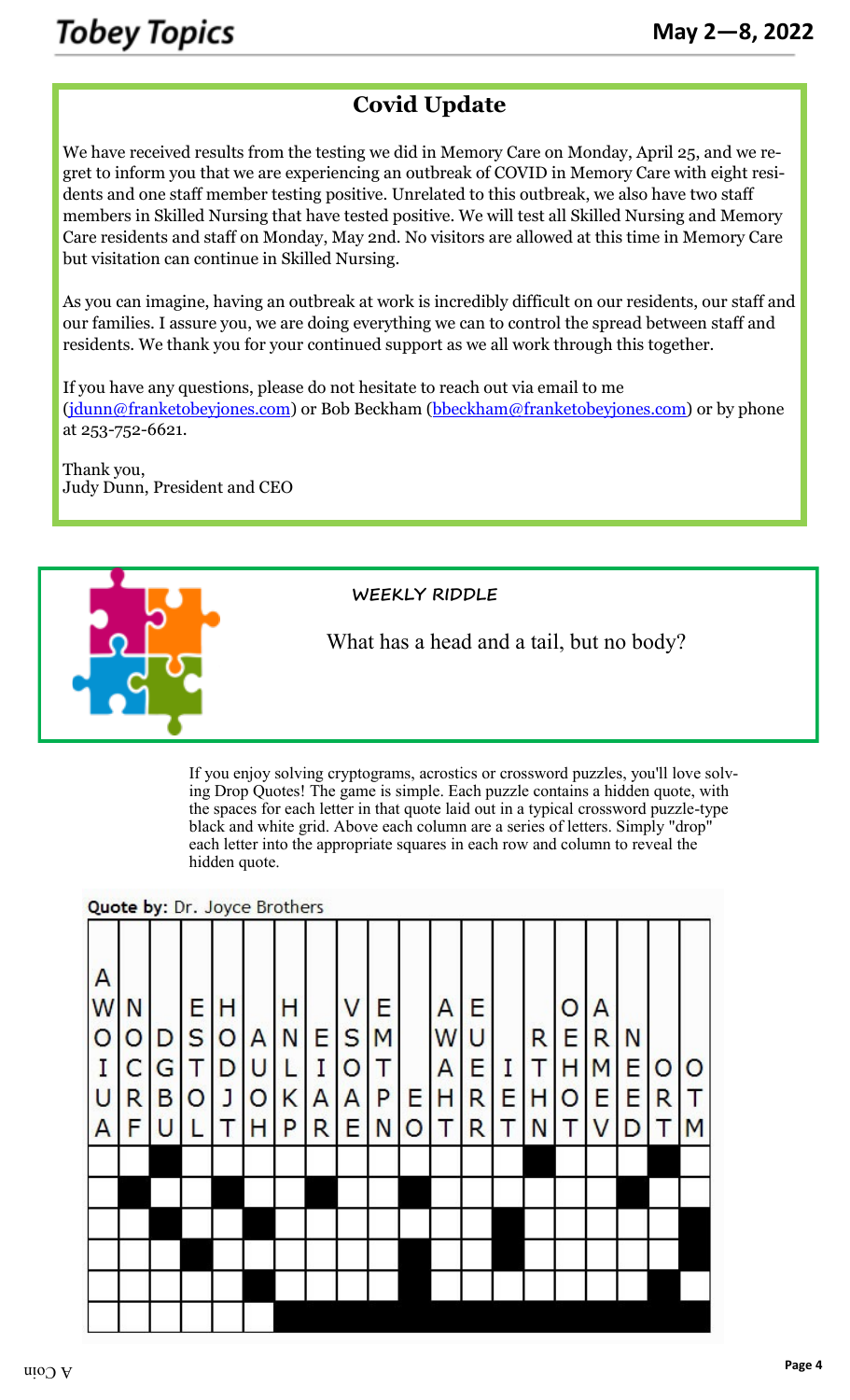# **Art Appreciation Lecture Series: Elements & Principles of Design**

Let's explore the building blocks of visual communication and how they contribute to art making. Contact Jana at 253-756-6219 to register for this class. **Friday, May 6** 

**2:00 pm, MJ Wicks Wellness Center** 

## **Great Courses - Food: A Cultural Culinary History**

With this innovative course, you'll travel the world discovering fascinating food lore and culture of all regions and eras. Contact Jana at 253 -756-6219 to register for this class.

**Friday, May 6** 

**10:00 am, Bristol View Gathering Room** 

# **GET YOUR COVID BOOSTER SHOT!**

**Tuesday, May 10th 10:00am-12:00pm; 12:30pm-3:30pm Old HCC Building** 

Rxpress Pharmacy will be on-site to provide COVID-19 Booster Shots.

**\*** You can receive your first or second booster shot

\* The booster is not required but it is recommended

\* The second booster shot is available to anyone who received their first booster at least four months ago (If you received your booster at FTJ, it was on 10/27/21)

\* You do not need to have received your COVID vaccine or booster at FTJ to be eligible

\* **You must bring your COVID vaccination card** to

show proof of your vaccination and booster and the date you received it

\* If you received your COVID vaccination at FTJ and cannot find your card please let Bob know

\* Michelle Olafson and the Admissions team will be reaching out to you to complete the appropriate

forms. **All forms must be completed by April 29th.** 

\* The COVID booster shot is free for everyone whether you have insurance or not

\* If you can't come at the times below for your building, please come anytime between 10:00am-12:00pm or 12:30pm-3:30pm

The schedule is as follows:

**Tobey Jones – 10:00am-11:00am Garden Apartments – 11:00am-12:00pm Bristol View – 12:30pm-1:30pm Duplexes – 1:30pm-2:30pm Lillian Pratt – 2:30pm-3:30pm Skilled Nursing and Memory Care vaccinations will happen in resident rooms** throughout the day

# **Tobey Jones Building Refresh Project**

The Tobey Jones building will be getting a "refresh" this year, for residents to enjoy and to remain competitive. Franke Tobey Jones is working with the same interior design team that upgraded the Lillian Pratt interior. Common areas will be painted (started this week and is estimated to be complete by end of May). Lighting, furniture and artwork will also be changed, timing will depend on product availability and scheduling. Some existing pieces will be incorporated into the design.

## **Choreographers: Bob Fosse, Debbie Allen, Michael Peters**

Get an inside peak into their processes when creating such hit Broadway shows such as "Chicago", "Dreamgirls" and "Sweet Charity". Contact Jana at 253-756-6219 to register for this class.

**Thursday, May 5, May 12, & May 19 11:00 am, Bristol View Gathering Room** 

# **Nutrition for Healthy Aging Series: Putting it all Together**

Susan Blake talks about the diet and lifestyle plan for whole body health.

**Thursday, May 5 3:00 pm, Zoom Meeting Meeting ID: 875 8652 4938 Passcode: 845170** 

# **Cinco de Mayo—May 5th Festivities**

Hola! Due to a few scheduling changes, our festive music and happy hours have new times  $\sim$  Here is our updated schedule:



 GA 11:30-12:30—Live Music in GA Living Room GA 3:30-4:30—Happy Hour in GA Living Room

- BV 1:00-2:00— Live Music in the Bowditch Room BV 1:00-3:00—Happy Hour in Bowditch Room
- LP 1:30-2:30—Happy Hour in LP Parlor
- TJ 4:00-5:00—Live Music/Happy Hour TJ Parlor
- DU 4:30-6:30—Happy Hour in DU Gazebo
- DU 5:30-6:30—Live Music in DU Gazebo